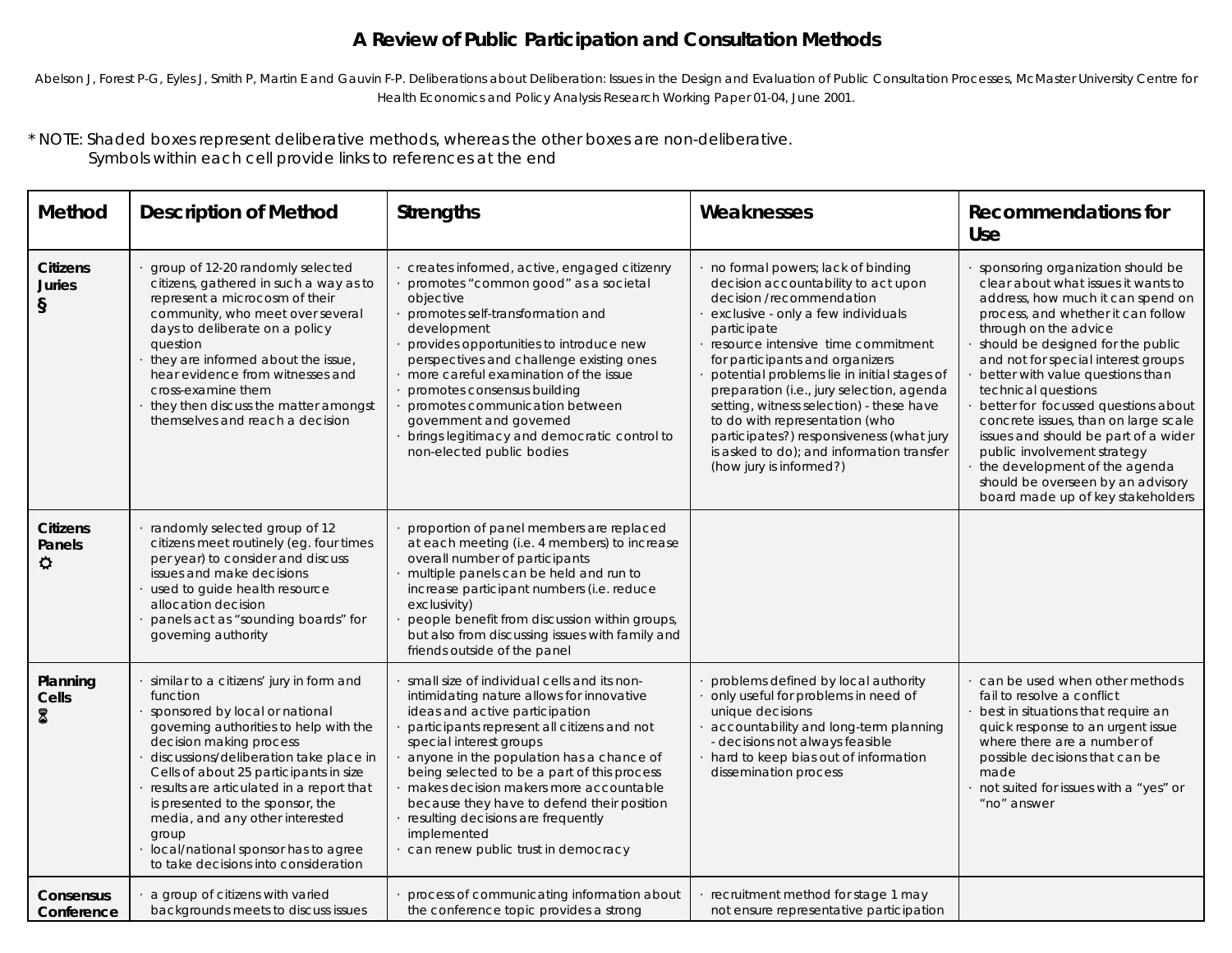| Method                             | <b>Description of Method</b>                                                                                                                                                                                                                                                                            | <b>Strengths</b>                                                                                                                                                                                                                                                                                                                                             | Weaknesses                                                                                                                                                                                                                                                                                                                                                                                                                                                                                                           | <b>Recommendations for</b><br>Use                                                                                                                                                                                                                                                                   |
|------------------------------------|---------------------------------------------------------------------------------------------------------------------------------------------------------------------------------------------------------------------------------------------------------------------------------------------------------|--------------------------------------------------------------------------------------------------------------------------------------------------------------------------------------------------------------------------------------------------------------------------------------------------------------------------------------------------------------|----------------------------------------------------------------------------------------------------------------------------------------------------------------------------------------------------------------------------------------------------------------------------------------------------------------------------------------------------------------------------------------------------------------------------------------------------------------------------------------------------------------------|-----------------------------------------------------------------------------------------------------------------------------------------------------------------------------------------------------------------------------------------------------------------------------------------------------|
| $\bullet$                          | of a scientific and or technical<br>nature<br>consists of 2 stages: 1) meetings with<br>experts, discussions and work toward<br>consensus (involves small group of<br>people)<br>2) conference during which main<br>observations and conclusions are<br>presented to the media and general<br>public    | educational component<br>useful method for obtaining informed<br>opinions from lay persons                                                                                                                                                                                                                                                                   | exclusive process for stage 1<br>elaborate process requiring significant<br>resources<br>multiple conferences may be required<br>to ensure that broad, representative<br>opinions are sought                                                                                                                                                                                                                                                                                                                         |                                                                                                                                                                                                                                                                                                     |
| Deliberative<br>Polling            | builds on the opinion poll by<br>incorporating element of deliberation<br>involves larger numbers than citizens<br>juries and may involve less time<br>measures what public would think if it<br>was informed and engaged around<br>an issue                                                            | provides insights into public opinions and<br>how people come to decisions<br>seeks informed opinions, does not force<br>people to reach consensus<br>large, random sample                                                                                                                                                                                   | incentives (eg. honorarium,<br>transportation) are important<br>requires a lot of preparation time<br>although sample size is large and<br>random, ensuring representativeness is<br>difficult                                                                                                                                                                                                                                                                                                                       | can provide useful insight into<br>public opinion and useful input into<br>public decision processes<br>complement to representative<br>democracy<br>not good for crisis decisions<br>best suited to issues with options<br>and about which the public is not<br>knowledgeable                      |
| <b>Citizens</b><br>Panels<br>⊛     | consists of statistically representative<br>sample of residents in a given area<br>most comprise several thousand<br>citizens who represent the general<br>population of an area<br>panel views are regularly sought<br>using a survey instrument (e.g. postal,<br>telephone surveys)                   | inexpensive and effective way to learn<br>about citizens' needs and preferences<br>panel data can be analyzed for multiple<br>purposes and disaggregated for sub-level<br>analysis (i.e. ethnicity, gender, socio-<br>economic, geographic area)<br>opportunity to collect trend data through<br>multiple surveys to monitor impact of policies<br>over time | exclusivity of participant selection<br>process<br>consultation agenda determined by<br>decision-making body (i.e. top down)<br>under-representation of hard-to-reach<br>groups who refuse to participate<br>panel members vulnerable to<br>Hawthorne effect (i.e. over time they<br>may be prone to sympathize with<br>decision-makers)                                                                                                                                                                             | Due to the expense as well as the<br>design, the panel is best suited for<br>the development of major<br>community wide policy<br>documents.<br>limit to new policy areas, where<br>community opinion and policy<br>direction have yet to be<br>determined and mobilization has<br>not yet occurred |
| Focus<br>Groups                    | one time discussion of a particular<br>topic<br>involves 6-12 individuals selected to<br>meet specific criteria in order to<br>broadly represent a particular<br>segment of society<br>one-time face-to-face meeting<br>structured to be informal to<br>encourage open discussion among<br>participants | successful focus group may lead to<br>consensus and feelings of enrichment among<br>participants<br>good venue for learning about needs of a<br>particular group<br>remain largely informal, so participants can<br>discuss issues in relaxed atmosphere<br>a good way to gauge the opinions of the<br>public                                                | private sector marketing roots limit<br>ability to cover complex issues<br>lack of informed participants produces<br>superficial discussion<br>potential for revealing and reinforcing<br>social cleavages<br>selection criteria can create bias in<br>eliciting opinions<br>limited number of participants limits<br>representativeness of opinions<br>potential for ideas expressed to be<br>influenced/shaped by<br>interaction/exchange with others<br>(especially those who are dominant)<br>resource intensive | can be a tool for encouraging<br>discussion and deliberation, but<br>needs to be used with much<br>caution because of the problems<br>associated with it                                                                                                                                            |
| Consensus<br>building<br>exercises | a process designed to help people<br>reach a consensus by focussing on<br>the issues themselves<br>mediators are used to help people<br>reach a consensus<br>non-adversarial approach                                                                                                                   | helps people to reach solutions they can all<br>support<br>provides time for people to get to know each<br>other and their differing views                                                                                                                                                                                                                   |                                                                                                                                                                                                                                                                                                                                                                                                                                                                                                                      | typically used to bring stakeholders<br>together to reach consensus over<br>an issue<br>round tables are one approach<br>where traditionally adversarial<br>groups are brought together to                                                                                                          |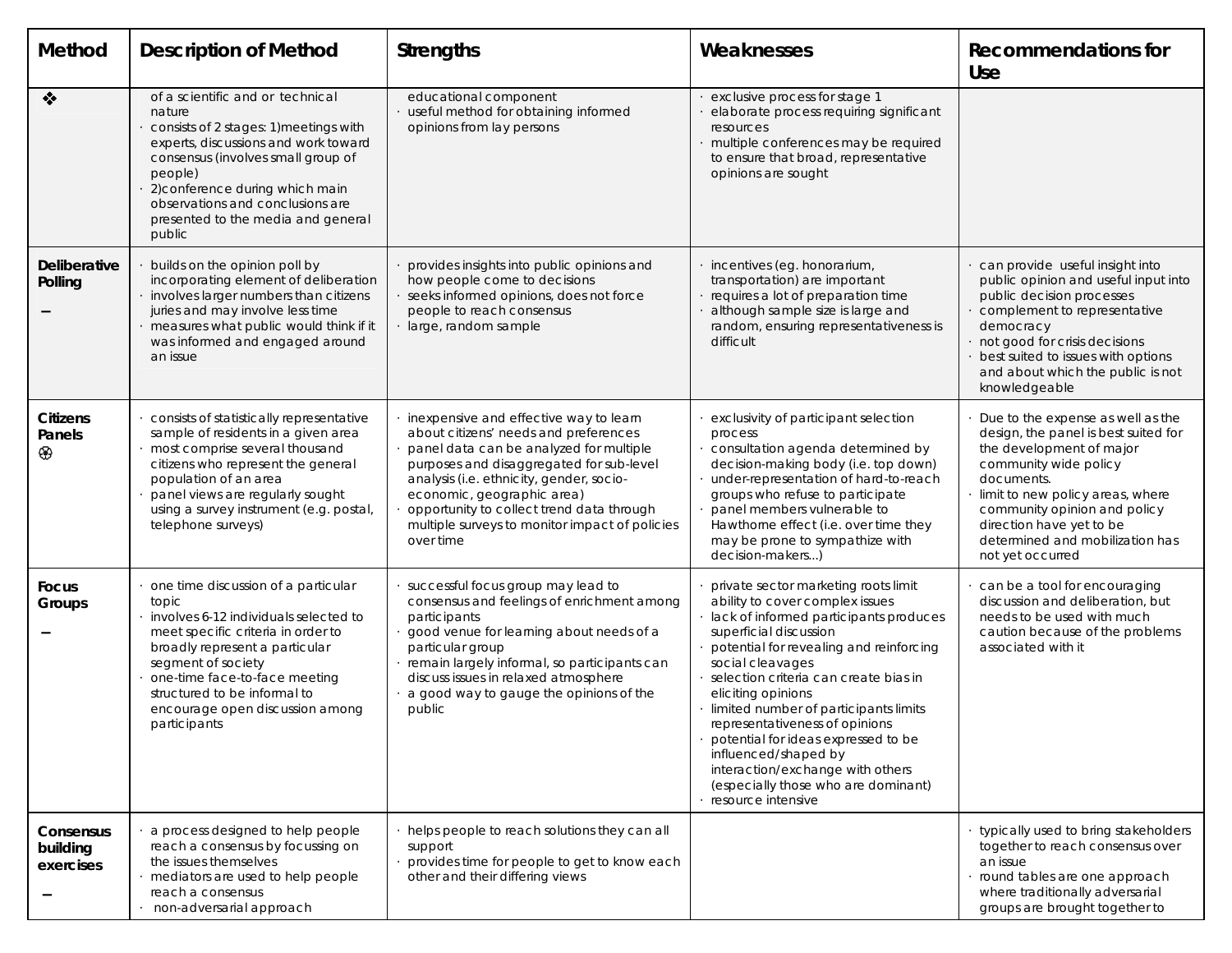| Method                                | <b>Description of Method</b>                                                                                                                                                                                                                                                                                                                                                                                                                                   | <b>Strengths</b>                                                                                                                                                                                                                                                                                                                                                                                         | Weaknesses                                                                                                                                                                                                                                                                                                                                                                                                                                          | <b>Recommendations for</b><br>Use                                                                                                                                                                                           |
|---------------------------------------|----------------------------------------------------------------------------------------------------------------------------------------------------------------------------------------------------------------------------------------------------------------------------------------------------------------------------------------------------------------------------------------------------------------------------------------------------------------|----------------------------------------------------------------------------------------------------------------------------------------------------------------------------------------------------------------------------------------------------------------------------------------------------------------------------------------------------------------------------------------------------------|-----------------------------------------------------------------------------------------------------------------------------------------------------------------------------------------------------------------------------------------------------------------------------------------------------------------------------------------------------------------------------------------------------------------------------------------------------|-----------------------------------------------------------------------------------------------------------------------------------------------------------------------------------------------------------------------------|
|                                       |                                                                                                                                                                                                                                                                                                                                                                                                                                                                |                                                                                                                                                                                                                                                                                                                                                                                                          |                                                                                                                                                                                                                                                                                                                                                                                                                                                     | discuss an issue                                                                                                                                                                                                            |
| Surveys                               | solicit information from representative<br>sample of citizens<br>same questions are asked of ever<br>individual surveyed<br>there are a variety of survey types:<br>postal, interviewer, telephone                                                                                                                                                                                                                                                             | can reach large numbers of people<br>if same questions are retained, can be used<br>for longitudinal studies (e.g., monitoring<br>change over time)                                                                                                                                                                                                                                                      | the lists may not be representative or<br>comprehensive<br>questions need to be somewhat simple<br>and straightforward, the information<br>gathered then can be simplistic and<br>superficial<br>survey results are often not comparable<br>the effectiveness of surveys are<br>affected by the rates of response<br>fundamental decisions have to be<br>made before the survey begins and<br>cannot be changed once survey has<br>been implemented | because this is a time consuming<br>process, it is not a good method if<br>quick results are required<br>can be used during the beginning<br>phases of a study (useful in<br>detecting issues that need to be<br>addressed) |
| Public<br>Hearings<br>N               | form of public meeting limited in size<br>tends to involve only interested<br>citizens<br>usually experts and interested citizens<br>presentations are made                                                                                                                                                                                                                                                                                                    | potential to inform citizens<br>potential for improved decision making<br>potential to minimize conflict                                                                                                                                                                                                                                                                                                 | may be dominated by special interest<br>groups<br>feed-back obtained from this format<br>needs to be treated carefully because<br>it may not be representative of the<br>community<br>does not generate a sense of<br>ownership<br>excludes the inarticulate and perhaps<br>disadvantaged groups                                                                                                                                                    | have a "pre-submission" phase<br>which allows the public time to<br>become familiar with the issues                                                                                                                         |
| Open<br>Houses t                      | the public is invited to drop by at any<br>time at a set location on a set day(s)<br>and times<br>they can speak with staff, view the<br>displays set up in the room and break<br>into small discussion groups                                                                                                                                                                                                                                                 | relaxed atmosphere<br>enables staff to tailor responses according to<br>the needs/questions of the public<br>allows for sensitive topics to be discussed<br>develops links for the future                                                                                                                                                                                                                | potential for lack of clarity in purpose<br>· staff resource intensive                                                                                                                                                                                                                                                                                                                                                                              | suitable for confrontational issues                                                                                                                                                                                         |
| Citizen<br>Advisory<br>Committee<br>❖ | can be made up of a variety of<br>different organizations (e.g. from<br>governmental to public)<br>intended to represent the broader<br>public                                                                                                                                                                                                                                                                                                                 | if committee is balanced, deliberations can<br>be fruitful<br>their advise should influence decision making<br>process<br>should also produce informed citizens, boost<br>trust in institutions and reduce conflict                                                                                                                                                                                      | · not a representative group of people                                                                                                                                                                                                                                                                                                                                                                                                              |                                                                                                                                                                                                                             |
| Community<br>Planning<br>M            | participation on a broader level to<br>set policy agenda and to discuss<br>citizens' vision for community and<br>services provided in it<br>more about the outcome of<br>participation (i.e. consensus about<br>the vision or plan) than the process of<br>engagement (who participated and<br>how)<br>draws upon a range of participation<br>techniques (e.g., pre-circulated<br>consultation documents, written<br>responses, structured public<br>meetings) | allows for underlying assumptions to be dealt<br>with in a deliberative manner<br>emphasizes consensus building,<br>collaboration and cooperation<br>formal outcome is a community plan but<br>emphasis is on reaching a common<br>understanding of issues and finding a shared<br>vision for dealing with them<br>fosters connections/partnerships between<br>different organizations<br>educative role | · may set/raise expectations that public<br>bodies are unable to meet                                                                                                                                                                                                                                                                                                                                                                               |                                                                                                                                                                                                                             |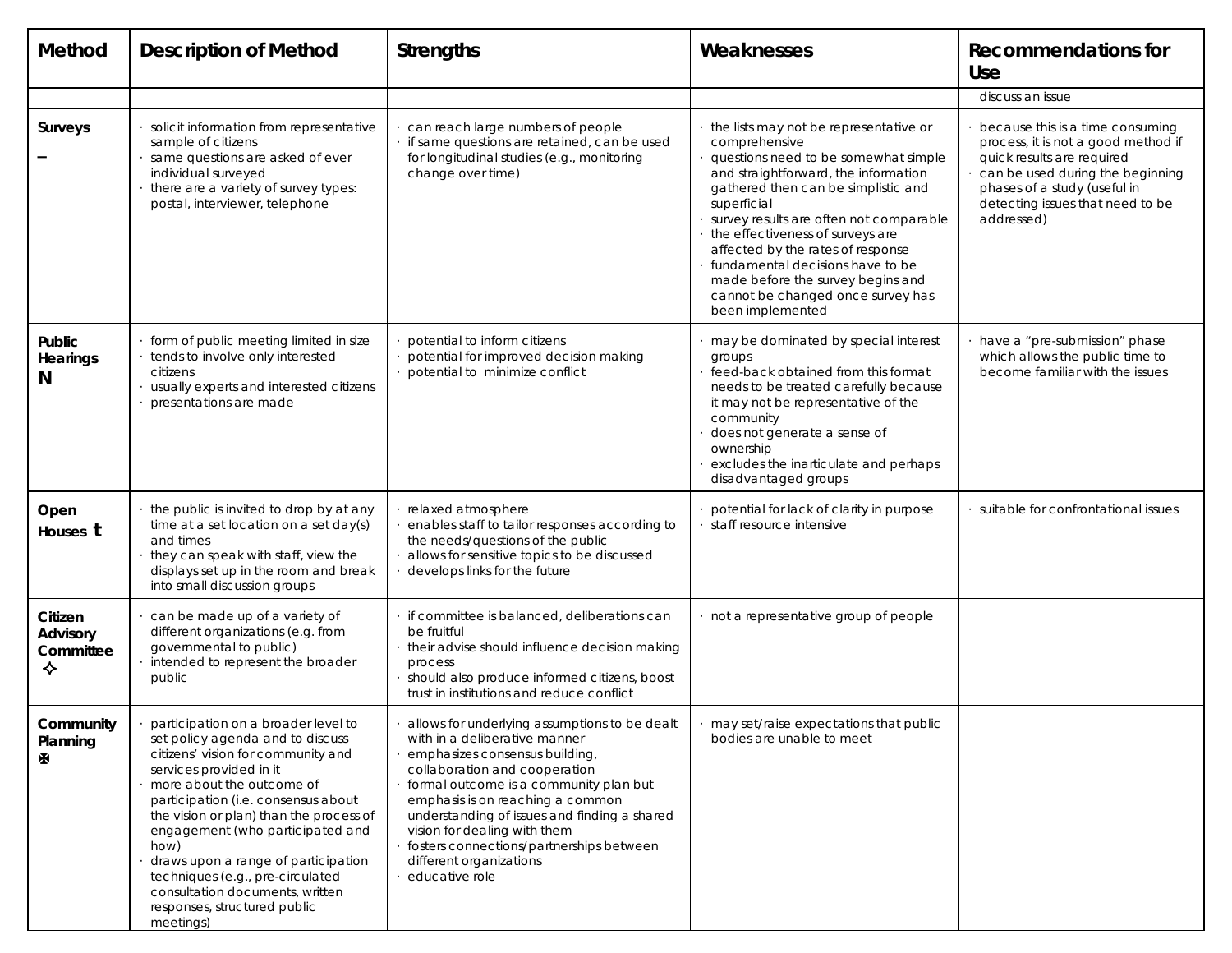| Method                                                                                  | <b>Description of Method</b>                                                                                                                                                                                                                                                                                                                                                            | <b>Strengths</b>                                                                                                                                                                                                                                                                                                                                                         | Weaknesses                                                                                                                                                                                                                                                                                                                                                                                                                                                                                                                                                   | Recommendations for<br><b>Use</b>                                                                                                                                                                                                                                                                                      |
|-----------------------------------------------------------------------------------------|-----------------------------------------------------------------------------------------------------------------------------------------------------------------------------------------------------------------------------------------------------------------------------------------------------------------------------------------------------------------------------------------|--------------------------------------------------------------------------------------------------------------------------------------------------------------------------------------------------------------------------------------------------------------------------------------------------------------------------------------------------------------------------|--------------------------------------------------------------------------------------------------------------------------------------------------------------------------------------------------------------------------------------------------------------------------------------------------------------------------------------------------------------------------------------------------------------------------------------------------------------------------------------------------------------------------------------------------------------|------------------------------------------------------------------------------------------------------------------------------------------------------------------------------------------------------------------------------------------------------------------------------------------------------------------------|
|                                                                                         | outcome is a gradual refining of<br>preferences and priorities which gives<br>participants a deeper understanding<br>of problems                                                                                                                                                                                                                                                        |                                                                                                                                                                                                                                                                                                                                                                          |                                                                                                                                                                                                                                                                                                                                                                                                                                                                                                                                                              |                                                                                                                                                                                                                                                                                                                        |
| Visioning<br>♦                                                                          | similar to community planning but<br>input sought is about broader "vision"<br>for community services and less<br>about specifics on how to achieve<br>the vision<br>deliberative process where ideas are<br>gradually refined through iterative<br>process until a clear statement<br>emerges<br>outcome is typically an overview of<br>possibilities rather than a definitive<br>plan | emphasizes consensus building,<br>collaboration and cooperation<br>formal outcome is a community plan but<br>emphasis is on reaching a common<br>understanding of issues and finding a shared<br>vision for dealing with them<br>fosters connections/partnerships between<br>different organizations<br>educative role                                                   | may set/raise expectations that public<br>bodies are unable to meet                                                                                                                                                                                                                                                                                                                                                                                                                                                                                          |                                                                                                                                                                                                                                                                                                                        |
| Notification,<br><b>Distribution</b><br>&<br>Solicitation<br>Οf<br><b>Comments</b><br>S | simplest form of consultation<br>can involve the sending out of reports<br>· may also involve other methods                                                                                                                                                                                                                                                                             | broad and representative in theory<br>transparency guaranteed through<br>notification process                                                                                                                                                                                                                                                                            | questionable effectiveness in reaching<br>some populations<br>risk that consultation will be dominated<br>by the best organized groups with easy<br>access to publication<br>despite the potential for broad<br>participation, the interaction between<br>concerned public and the authorities is<br>often very limited, with no real<br>possibility for dialogue or negotiation<br>transparency is threatened when<br>solicitation of comments is targeted to<br>specific groups<br>not enough time given to soliciting<br>feedback (i.e sham consultation) |                                                                                                                                                                                                                                                                                                                        |
| Referenda                                                                               | the process wherein an issue is put to<br>popular vote<br>can be initiated by governmental or<br>other organizations, or sometimes the<br>citizenry<br>results may or may not be considered<br>binding                                                                                                                                                                                  | incites discussion and interest<br>way to learn public views<br>way to get citizens directly involved with the<br>legislative process<br>all voters have equal influence<br>can potentially involve all members of a<br>local or national population<br>difficult for the government to ignore the<br>results of a referendum                                            | results may not be representative if<br>there is low voter turnout<br>wording can present problems<br>· limited number of times you can use it<br>(i.e. voter fatigue)<br>potential for undue influence if one<br>organization has greater resources than<br>another when campaigning for or<br>against a proposed referendum<br>· very costly process                                                                                                                                                                                                       | should not replace representative<br>democracy<br>issue should be answerable by<br>"yes" or "no"<br>issue should stand on its own (i.e.<br>not so intertwined with another that<br>it becomes impossible to answer)<br>need to inform citizenry on issue<br>beforehand                                                 |
| Structured<br>Value<br>Referenda                                                        | voting based method for eliciting<br>public preferences<br>uses "decision analysis" principles<br>where preferences are elicited by<br>voters who select among specified<br>alternatives<br>Key components: 1) select the policy<br>decision; 2) structure objectives;<br>3) develop alternatives - technical<br>process; 4) determine impacts of                                       | participants have a wider range of response<br>options<br>easy to use and understand and useful for<br>quiding policy<br>information disseminated and question<br>wording may be more neutral than with<br>traditional referenda.<br>voters have an easier time choosing among<br>preferences because their alternatives are<br>well defined and they are educated about | complex task and can require<br>substantial resources<br>potential for undue influence over the<br>wording by those who control the<br>referendum<br>only those truly interested in seeking out<br>preferences would employ this method<br>Decisions regarding what cost<br>information and the number of<br>alternatives to select from have the                                                                                                                                                                                                            | best for contexts with a specific<br>issue and with a number of<br>alternative answers<br>for this to be successful, political<br>leaders will need to be willing to<br>share control and listen to the<br>advice given<br>can reduce cost of this process by<br>combining it with an established<br>electoral process |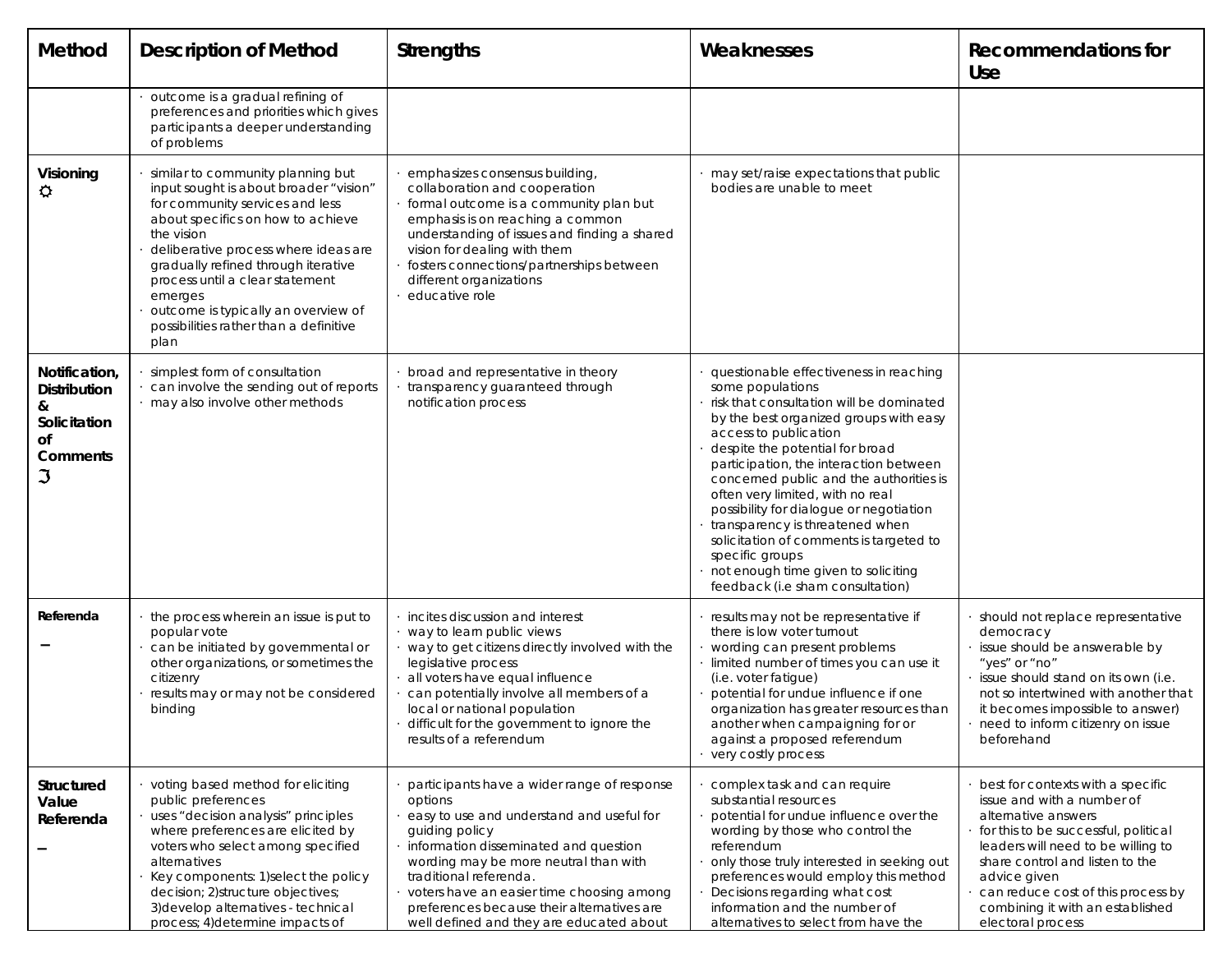| Method | <b>Description of Method</b>                                                                              | <b>Strengths</b>                    | Weaknesses                                    | Recommendations for<br><b>Use</b>                                                                |
|--------|-----------------------------------------------------------------------------------------------------------|-------------------------------------|-----------------------------------------------|--------------------------------------------------------------------------------------------------|
|        | alternatives: 5) frame the questions:<br>6) select the voting task; 7) develop a<br>communication program | these alternatives and consequences | potential to bias the outcome of the<br>vote. | can be administered as a survey,<br>but has the drawback of not<br>attracting the same attention |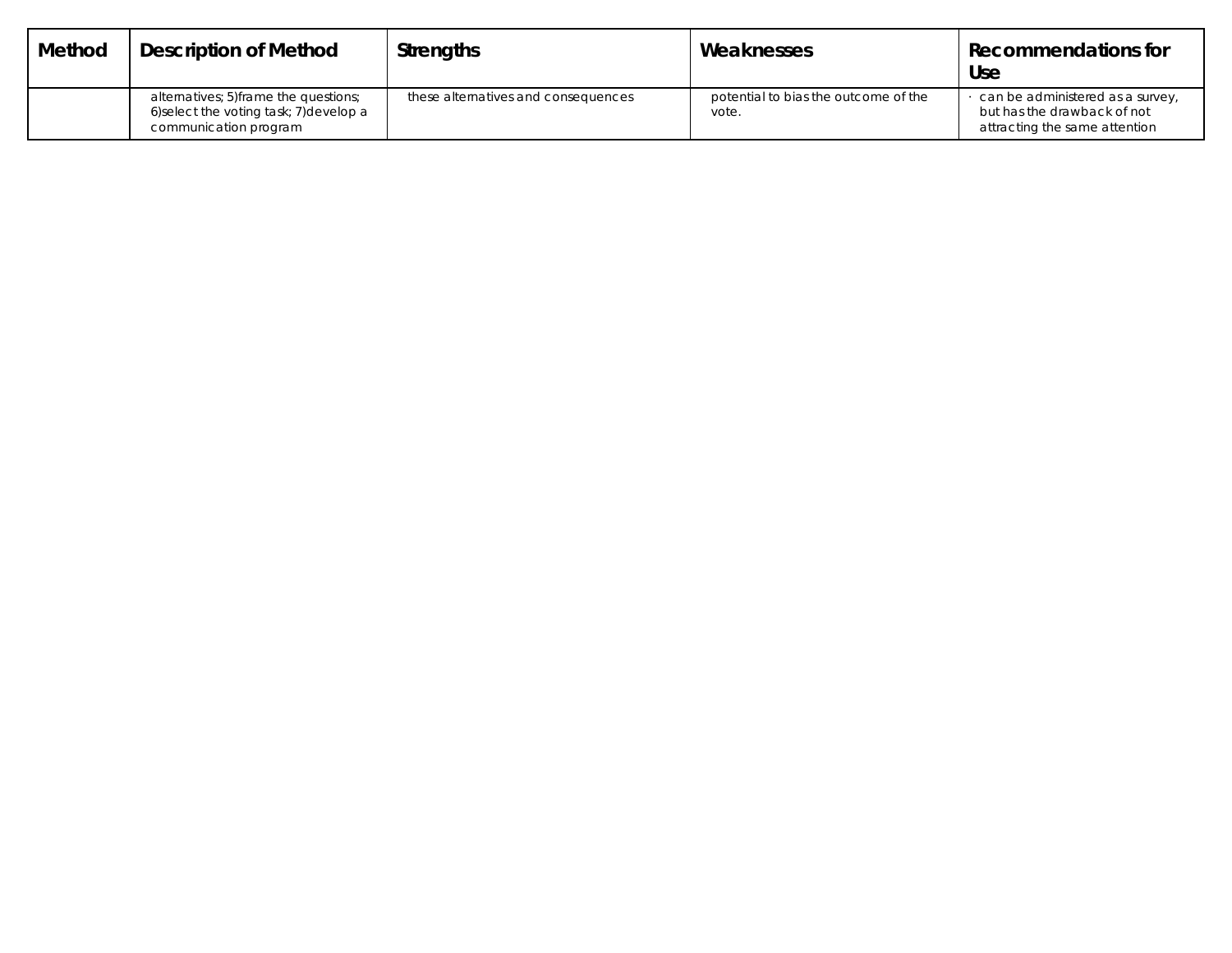### **LIST OF REFERENCES (SORTED BY METHOD)**

#### **DELIBERATIVE PROCESSES**

#### *§ Citizens Juries*

McIver, Shirley. Healthy Debate? An independent evaluation of citizens' juries in health settings. King's Fund Publishing, 1998.

Stewart, J. Innovation in Democratic Practice. Institute of Local Government Studies. University of Birmingham, 1995.

Stewart, J. Further Innovations in Democratic Practice. Birmingham: University of Birmingham, 1996.

Smith, G. and Wales, C. The Theory and Practice of Citizens' Juries. Policy and Politics 27(3):295-308, 1999.

Crosby, Ned. Citizens' Juries: One Solution for Difficult Environmental Questions. In O. Renn, T. Webler, P. Wiedelmann, Fairness and Competence In Citizen Participation: Evaluating Models for Environmental Discourse, pp. 157-174. Boston: Kluwer Academic Press, 1995

Pratchett, Lawrence. New Fashions in public participation: Towards greater democracy?. Parliamentary Affairs 52(4):616-33, 1999.

Fishkin, J.S., Luskin, R.C., and Jowell, R. Deliberative polling and public consultation. Parliamentary Affairs, University of Texas, Austin, TX, USA, National Centre for Social Research, London, U.K., 53(4):659, 2000.

Armour. Audrey. The Citizens' Jury Model of Public Participation: A Critical Evaluation. In O. Renn, T. Webler, and P. Wiedelmann, Fairness and Competence In Citizen Participation: Evaluating Models for Environmental Discourse, pp. 175-187. Boston: Kluwer Academic Press, 1995.

Bostwick, M. Twelve Angry Citizens: Can Citizens' Juries Improve Local Democracy in New Zealand? Political Science 50(2):236-246, 1999.

Lenaghan, J. Involving the public in rationing decisions. The experience of citizens juries. Health Policy 49(1-2):45-61, 1999.

#### *Citizens Panels*

Stewart, J. Innovation in Democratic Practice. Institute of Local Government Studies. University of Birmingham, 1995.

Stewart, J. Further Innovations in Democratic Practice. Birmingham: University of Birmingham, 1996.

Rowe, G. and Frewer, L.J. Public Participation Methods: A Framework for Evaluation. Science, Technology, & Human Values. 25(1):3-29, 2000.

Richardson, Ann and Sykes, Wendy. Eliciting Public Values in Health Care: A Report on the Health Panels set up by Somerset Health Commission, 1995.

### - *Planning Cells*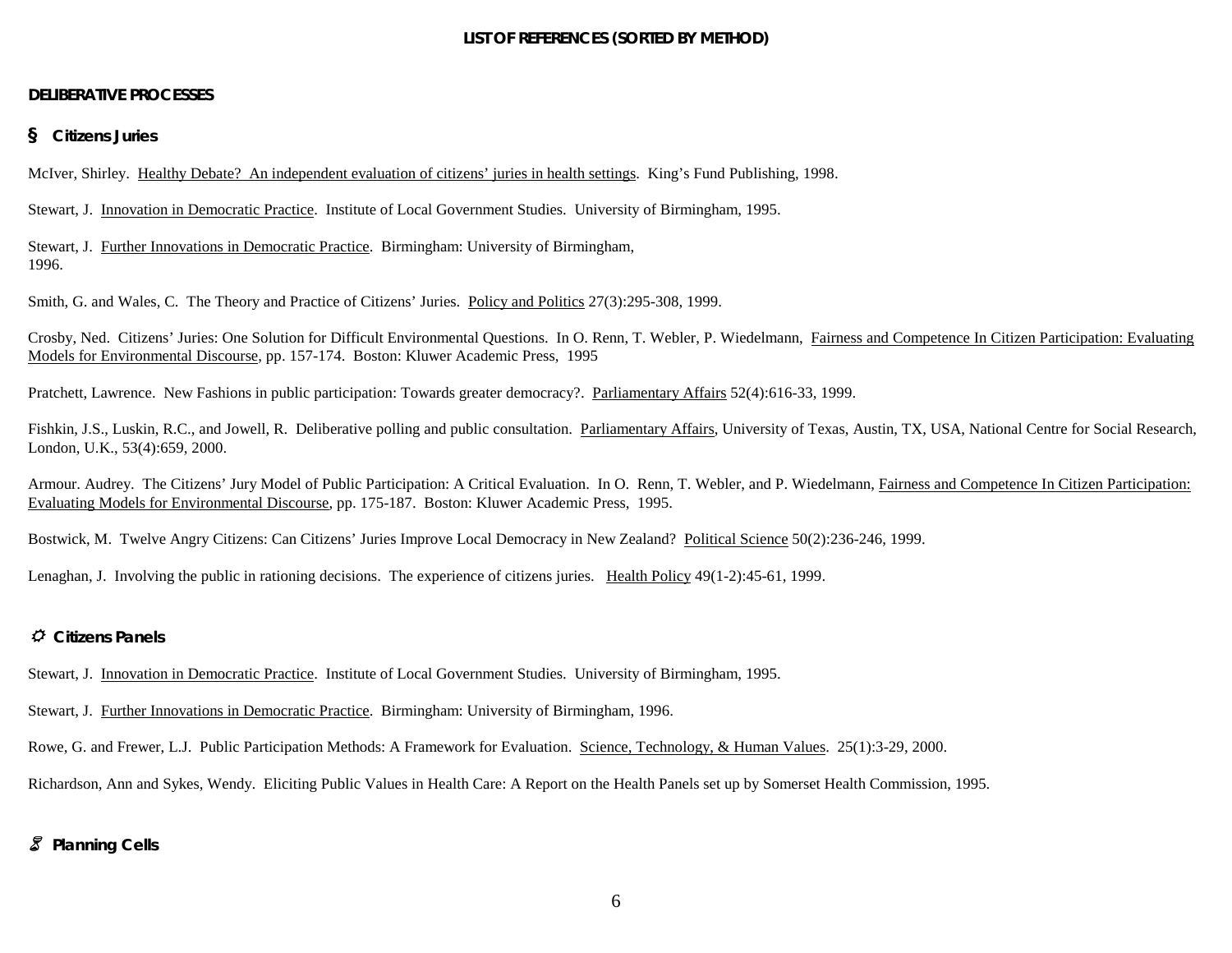Stewart, John, Kendall, Elizabeth, and Coote, Anna. Citizens' Juries. London: Institute for Public Policy Research, 1994.

Dienel, Peter. C. and Renn, Ortwin. Planning Cells: A Gate to "Fractual" Mediation. In O, Renn, T, Webler, and P, Wiedelmann, Fairness and Competence In Citizen Participation: Evaluating Models for Environmental Discourse, pp. 117-140. Boston: Kluwer Academic Press, 1995.

Seiler, H.J.. Review of 'Planning Cells': Problems of Legitimation. In O, Renn, T, Webler and P Wiederhann, Fairness and Competence in Citizen Participation, p.141-155. Boston: Kluwer Academic, 1995.

Fishkin, J.S., Luskin, R.C., and Jowell, R. Deliberative polling and public consultation. *Parliamentary Affairs*, University of Texas, Austin, TX, USA, National Centre for Social Research, London, U.K., 53(4):659, 2000.

Dienel, Peter, C. and Renn, Ortwin. Planning Cells: A Gate to "Fractual" Mediation. In O Renn, T Webler, P Wiedelmann, Fairness and Competence In Citizen Participation: Evaluating Models for Environmental Discourse, pp. 117-140. Boston: Kluwer Academic Press, 1995.

## *Consensus Conference*

Leroux, Thérèse, Hirtle, Marie and Fortin, Louis-Nicolas. An overview of public consultation mechanisms developed to address the ethical and social issues raised by biotechnology. Journal of Consumer Policy, 21(4):445-481, 1998.

Rowe, G. and Frewer, L.J. Public Participation Methods: A Framework for Evaluation. Science, Technology, & Human Values. 25(1):3-29, 2000.

### *\_ Deliberative Polling*

Stewart, J. Innovation in Democratic Practice. Institute of Local Government Studies. University of Birmingham, 1995.

Stewart, J. Further Innovations in Democratic Practice. Birmingham: University of Birmingham, 1996.

Fishkin, J.S. Democracy and Deliberation. Yale University Press, New Haven, 81, 1991.

Fishkin J.S. The Voice of the People: Public Opinion and Democracy. New Haven: Yale University Press, 1995.

Fishkin, J.S., Luskin, R.C., and Jowell, R. Deliberative polling and public consultation. Parliamentary Affairs, University of Texas, Austin, TX, USA, National Centre for Social Research, London, U.K., 53(4):659, 2000.

Abelson Julia, Lomas Jonathan, Eyles John, Birch Stephen, Veenstra Gerry. Does the Community want devolved authority? Results of deliberative polling in Ontario. CMAJ, 153(4):403- 412, 1995.

### *NON-DELIBERATIVE PROCESSES*

### *Citizens Panels*

Pratchett, Lawrence. New Fashions in public participation: Towards greater democracy? Parliamentary Affairs. 52(4):616:33, 1999. Rowe, G. and Frewer, L.J. Public Participation Methods: A Framework for Evaluation. Science, Technology, & Human Values. 25(1):3-29, 2000.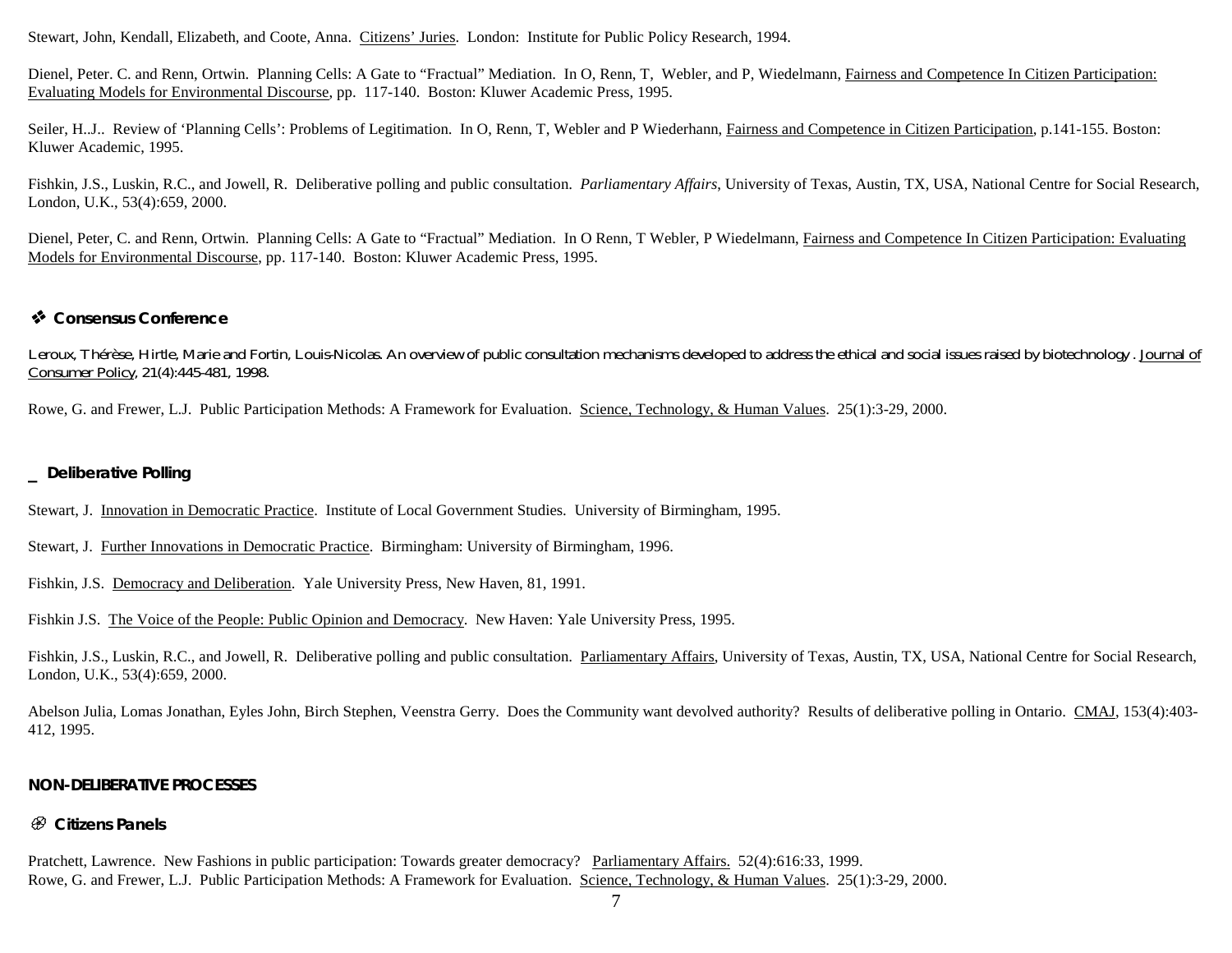Kathlene, Lyn and Martin, John, A. Enhancing Citizen Participation: Panel Designs, Perspectives, and Policy Formation. Journal of Policy Analysis and Management 10(1):46-63, 1991.

#### *\_ Focus Groups*

Pratchett, Lawrence. New Fashions in public participation: Towards greater democracy? Parliamentary Affairs. 52(4):616:33, 1999.

Leroux, Thérèse; Hirtle, Marie and Fortin, Louis-Nicolas. An overview of public consultation mechanisms developed to address the ethical and social issues raised by biotechnology . Journal of Consumer Policy, 21(4):445-481, 1998.

Stewart, J. Further Innovations in Democratic Practice. Birmingham: University of Birmingham, 1996.

Donovan, Jenny, Coast, Joanna. Public Participation in Priority Setting: Commitment or Illusion? In J, Coast, J, Donovan and S, Frankel. Priority Setting: The Health Care Debate, pp.203- 224. Chichester: John Wiley & Sons, 1996.

Hampton, Greg. Environmental equity and public participation. Policy Sciences, 32(2): 163-174, 1999.

Rowe, G. and Frewer, L.J. Public Participation Methods: A Framework for Evaluation. Science, Technology, & Human Values. 25(1):3-29, 2000.

Bowie, Cameron, Richardson, Ann, and Sykes, Wendy. Consulting the public about health service priorities. **BMJ**, 311:155-1158, 1995

#### *\_ Consensus Building Exercises*

Stewart, J. Further Innovations in Democratic Practice. Birmingham: University of Birmingham, 1996

deHaven-Smith, L. and Wodraska, J.R. Consensus-Building for Integrated Resources Planning. Public Administration Review. 56(4):367-371, 1996.

#### *\_ Surveys*

Donovan, Jenny, Coast, Joanna. Public Participation in Priority Setting: Commitment or Illusion? In J. Coast, J. Donovan and S. Frankel. Priority Setting: The Health Care Debate, pp.203-224. Chichester: John Wiley & Sons, 1996.

Hampton, Greg. Environmental equity and public participation. Policy Sciences, 32(2):163-174, 1999.

Rowe, G. and Frewer, L.J. Public Participation Methods: A Framework for Evaluation. Science, Technology, & Human Values. 25(1):3-29, 2000.

Bowling, Ann. Health care rationing: the public's debate. BMJ, 312:670-674, 1996.

Bowling Ann, Jacobson, Bobbie and Southgate, Leslie. Explorations in Consultation of the Public and Health Professionals on Priority Setting in an Inner London Health District. Social Science and Medicine 37(7):851-857, 1993.

Myllykangas, Markku, Ryynänen, Olli-Pekka, Kinnunen, Juha, Takala, Jorma. Comparison of doctors', nurses', politicians' and public attitudes to health care priorities. J Health Serv Res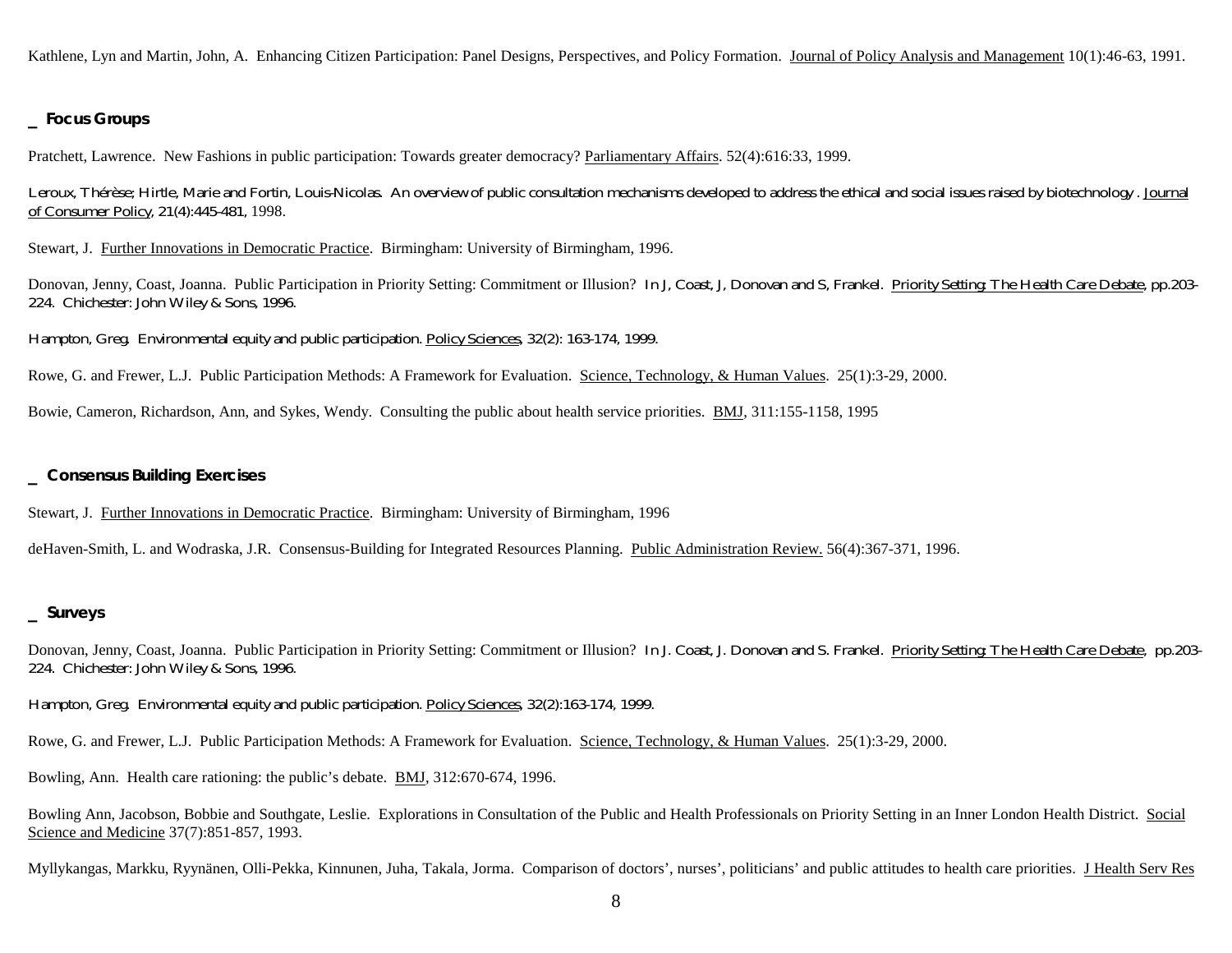#### Policy, 1(4):212-216, 1996.

Richardson, Andrew, Charny Mark, Hanmer-Lloyd Stuart. Public opinion and purchasing. BMJ 304:680-2, 1992.

#### *N Public Hearings*

Hampton, Greg. Environmental equity and public participation. Policy Sciences, 32(2):163-174, 1999.

Beierle, Thomas C. Using social goals to evaluate public participation in environmental decisions. Policy Studies Review, 16(3-4):75-103, 1999.

Rowe, G. and Frewer, L.J. Public Participation Methods: A Framework for Evaluation. Science, Technology, & Human Values. 25(1):3-29, 2000.

#### *t Open Houses*

Stewart, J. Innovation in Democratic Practice. Institute of Local Government Studies. University of Birmingham, 1995.

Stewart, J. Further Innovations in Democratic Practice. Birmingham: University of Birmingham, 1996.

Connor, Desmond, M. A Generic Design for Public Involvement Programs. Paper presented at the annual conference of the National Association of Environmental Professionals, Raleigh, NC, May 26, 1993.

Berkich J. Defusing Those Hot-Button Issues. Public Management 80(8):16-20, 1998

#### *Citizen Advisory Committee*

Beierle, Thomas C. Using social goals to evaluate public participation in environmental decisions. Policy Studies Review, 16(3-4):75-103, 1999.

Rowe, G. and Frewer, L.J. Public Participation Methods: A Framework for Evaluation. Science, Technology, & Human Values. 25(1):3-29, 2000.

#### *Community Planning*

Stewart, J. Further Innovations in Democratic Practice. Birmingham: University of Birmingham, 1996.

Fishkin, J.S. Democracy and Deliberation. New Haven: Yale University Press, 81, 1991.

Fishkin J.S. The Voice of the People: Public Opinion and Democracy. New Haven: Yale University Press, 1995.

Pratchett , Lawrence. New Fashions in public participation: Towards greater democracy? Parliamentary Affairs, 52(4):616-33, 1999.